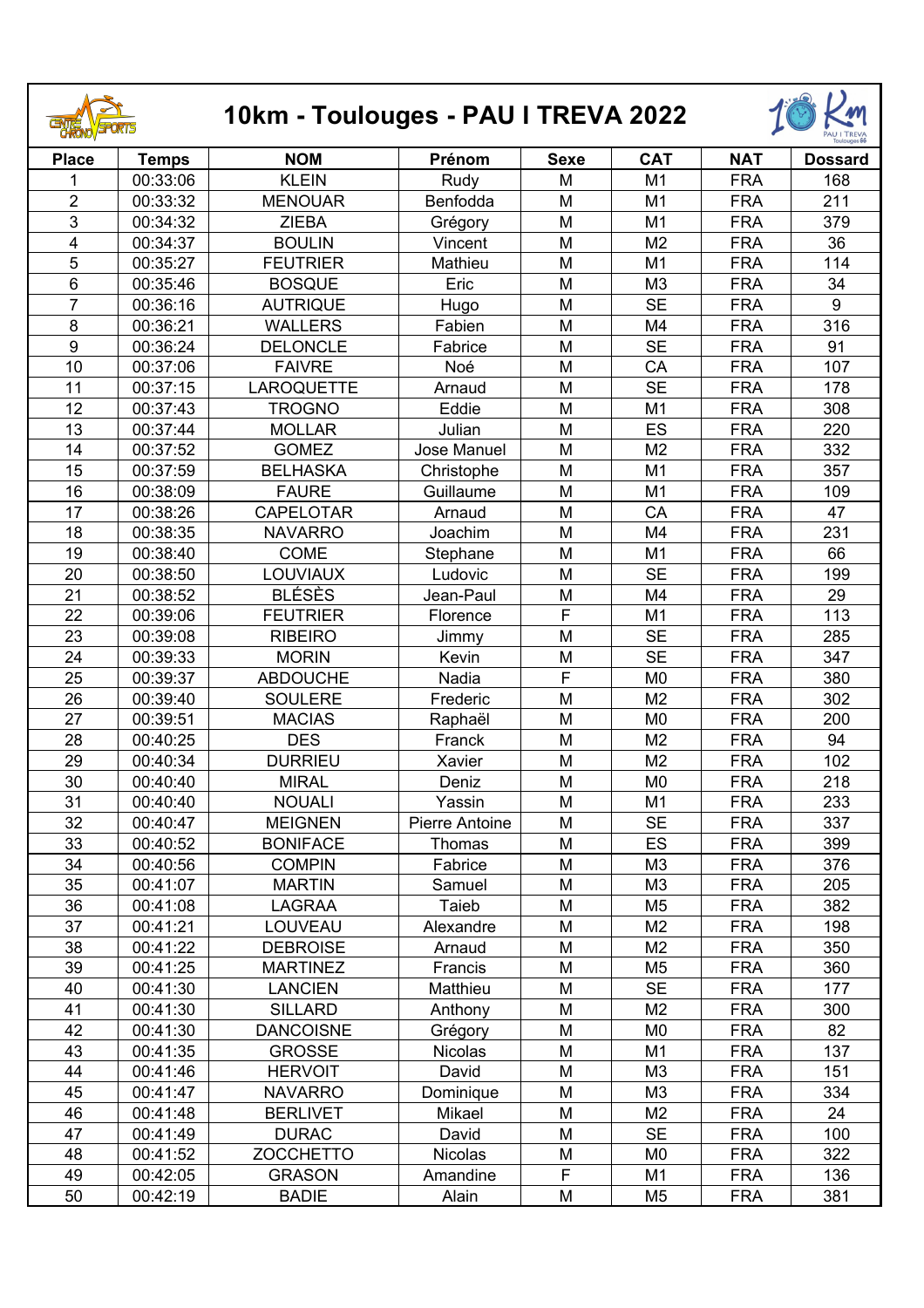| 51  | 00:42:27 | <b>ARRABITO</b>    | Luisa           | F | M <sub>2</sub> | <b>FRA</b> | $\overline{7}$ |
|-----|----------|--------------------|-----------------|---|----------------|------------|----------------|
| 52  | 00:42:29 | <b>MEYDEVILLE</b>  | Mikael          | M | M <sub>0</sub> | <b>FRA</b> | 215            |
| 53  | 00:42:34 | <b>RAYNAUD</b>     | André           | M | M <sub>5</sub> | <b>FRA</b> | 273            |
| 54  | 00:42:40 | <b>FICHEL</b>      | Ludovic         | M | M <sub>1</sub> | <b>FRA</b> | 115            |
| 55  | 00:42:41 | <b>ROGER</b>       | <b>Thomas</b>   | M | M <sub>0</sub> | <b>FRA</b> | 291            |
| 56  | 00:42:42 | <b>LAURENS</b>     | Théo            | M | <b>SE</b>      | <b>FRA</b> | 179            |
| 57  | 00:42:50 | <b>ABDALLAH</b>    | Moustache       | M | M <sub>0</sub> | <b>FRA</b> | 3              |
| 58  | 00:42:58 | <b>HINGRAY</b>     | Hugo            | M | CA             | <b>FRA</b> | 152            |
| 59  | 00:43:01 | <b>BENITSA</b>     | Caroline        | F | M <sub>0</sub> | <b>FRA</b> | 21             |
| 60  | 00:43:10 | <b>MAURY</b>       | Stephanie       | F | M <sub>1</sub> | <b>FRA</b> | 209            |
| 61  | 00:43:13 | <b>BERTRAND</b>    | Dominique       | M | M3             | <b>FRA</b> | 28             |
| 62  | 00:43:14 | <b>PICAULT</b>     | Nathalie        | F | M <sub>2</sub> | <b>FRA</b> | 251            |
| 63  | 00:43:15 | <b>KLEIN</b>       | Rudy            | M | M1             | <b>FRA</b> | 367            |
| 64  | 00:43:16 | <b>KLEIN</b>       | Maxime          | M | CA             | <b>FRA</b> | 368            |
| 65  | 00:43:16 | <b>KREMSER</b>     | Emmanuel        | M | M <sub>2</sub> | <b>FRA</b> | 171            |
| 66  | 00:43:16 | <b>REMBLIERE</b>   | Olivier         | M | M4             | <b>FRA</b> | 281            |
| 67  | 00:43:19 | <b>HERNANDEZ</b>   | Quentin         | M | <b>SE</b>      | <b>FRA</b> | 149            |
| 68  | 00:43:30 | <b>BARRUZ</b>      | <b>Nicolas</b>  | M | <b>SE</b>      | <b>FRA</b> | 14             |
| 69  | 00:43:33 | <b>BONJEAN</b>     | Sébastien       | M | M <sub>2</sub> | <b>FRA</b> | 30             |
| 70  | 00:43:48 | <b>POLI</b>        | Thibaut         | M | M <sub>1</sub> | <b>FRA</b> | 259            |
| 71  | 00:43:49 | <b>GIL GOMEZ</b>   |                 | F | <b>SE</b>      | <b>FRA</b> | 326            |
| 72  |          |                    | Senda           | M |                |            |                |
|     | 00:43:51 | <b>RIGAUDEAU</b>   | Sacha           |   | CA             | <b>FRA</b> | 389            |
| 73  | 00:43:55 | <b>PIANETTI</b>    | Dominique       | M | M <sub>6</sub> | <b>FRA</b> | 250            |
| 74  | 00:43:57 | <b>BOUTEILLY</b>   | Ben             | M | CA             | <b>FRA</b> | 39             |
| 75  | 00:43:59 | <b>DELONCA</b>     | Marc            | M | M4             | <b>FRA</b> | 95             |
| 76  | 00:44:00 | <b>FERNANDEZ</b>   | Sebastien       | M | M <sub>5</sub> | <b>FRA</b> | 111            |
| 77  | 00:44:00 | <b>GARCIA</b>      | Richard         | M | M <sub>3</sub> | <b>FRA</b> | 126            |
| 78  | 00:44:07 | <b>BAUWE</b>       | Dominique       | M | M4             | <b>FRA</b> | 19             |
| 79  | 00:44:11 | <b>FRASNEDO</b>    | Léa             | F | <b>SE</b>      | <b>FRA</b> | 121            |
| 80  | 00:44:20 | <b>MONSAURET</b>   | David           | M | M <sub>0</sub> | <b>FRA</b> | 222            |
| 81  | 00:44:27 | <b>TEIXEIRA</b>    | Paulo           | M | M1             | <b>FRA</b> | 362            |
| 82  | 00:44:28 | <b>AHSAM</b>       | Stéphane        | M | M <sub>1</sub> | <b>FRA</b> | 373            |
| 83  | 00:44:38 | <b>BOUQUIER</b>    | Guillaume       | M | <b>SE</b>      | <b>FRA</b> | 37             |
| 84  | 00:44:42 | OLIEU              | Jonathan        | M | M <sub>1</sub> | <b>FRA</b> | 391            |
| 85  | 00:44:44 | <b>AURIACH</b>     | Albert          | M | M <sub>5</sub> | <b>FRA</b> | 8              |
| 86  | 00:44:52 | <b>VOLAND</b>      | Robin           | M | <b>SE</b>      | <b>FRA</b> | 314            |
| 87  | 00:44:53 | <b>JOLIBERT</b>    | Thierry         | M | M <sub>1</sub> | <b>FRA</b> | 165            |
| 88  | 00:45:02 | <b>ITSWEIRE</b>    | <b>Bertrand</b> | M | M <sub>3</sub> | <b>FRA</b> | 156            |
| 89  | 00:45:07 | DE MALET           | Alexandre       | M | <b>ES</b>      | <b>FRA</b> | 85             |
| 90  | 00:45:18 | <b>COLL</b>        | Claude          | M | M7             | <b>FRA</b> | 64             |
| 91  | 00:45:23 | DA CONCEICAO PIRES | Antonio         | M | M4             | <b>FRA</b> | 77             |
| 92  | 00:45:27 | <b>CALBRIS</b>     | Michael         | M | M <sub>3</sub> | <b>FRA</b> | 45             |
| 93  | 00:45:32 | <b>BERNICOT</b>    | Christophe      | M | M <sub>1</sub> | <b>FRA</b> | 27             |
| 94  | 00:45:40 | <b>COHADIER</b>    | Ingrid          | F | M <sub>1</sub> | <b>FRA</b> | 63             |
| 95  | 00:45:41 | <b>HODENT</b>      | Francois        | M | M <sub>0</sub> | <b>FRA</b> | 154            |
| 96  | 00:45:46 | <b>LIVOLSI</b>     | Stephane        | M | M <sub>3</sub> | <b>FRA</b> | 193            |
| 97  | 00:45:54 | <b>HENRIC</b>      | Fabien          | M | M <sub>0</sub> | <b>FRA</b> | 147            |
| 98  | 00:45:55 | <b>RUIZ</b>        | Amélia          | F | ES             | <b>FRA</b> | 292            |
| 99  | 00:45:57 | <b>CAVAILLE</b>    | François        | M | <b>SE</b>      | <b>FRA</b> | 55             |
| 100 | 00:45:58 | <b>RAMIREZ</b>     | Antoine         | M | M <sub>3</sub> | <b>FRA</b> | 271            |
| 101 | 00:46:04 | <b>GUESMIA</b>     | Hedi            | M | <b>SE</b>      | <b>FRA</b> | 142            |
| 102 | 00:46:05 | <b>COULON</b>      | Sylvain         | M | M <sub>2</sub> | <b>FRA</b> | 73             |
| 103 | 00:46:17 | <b>CHAPON</b>      | Alicia          | F | <b>SE</b>      | <b>FRA</b> | 333            |
| 104 | 00:46:35 | <b>CAPARROS</b>    | Laurent         | M | M <sub>3</sub> | <b>FRA</b> | 46             |
| 105 | 00:46:43 | <b>PIGNOLET</b>    | Christophe      | M | M <sub>3</sub> | <b>FRA</b> | 254            |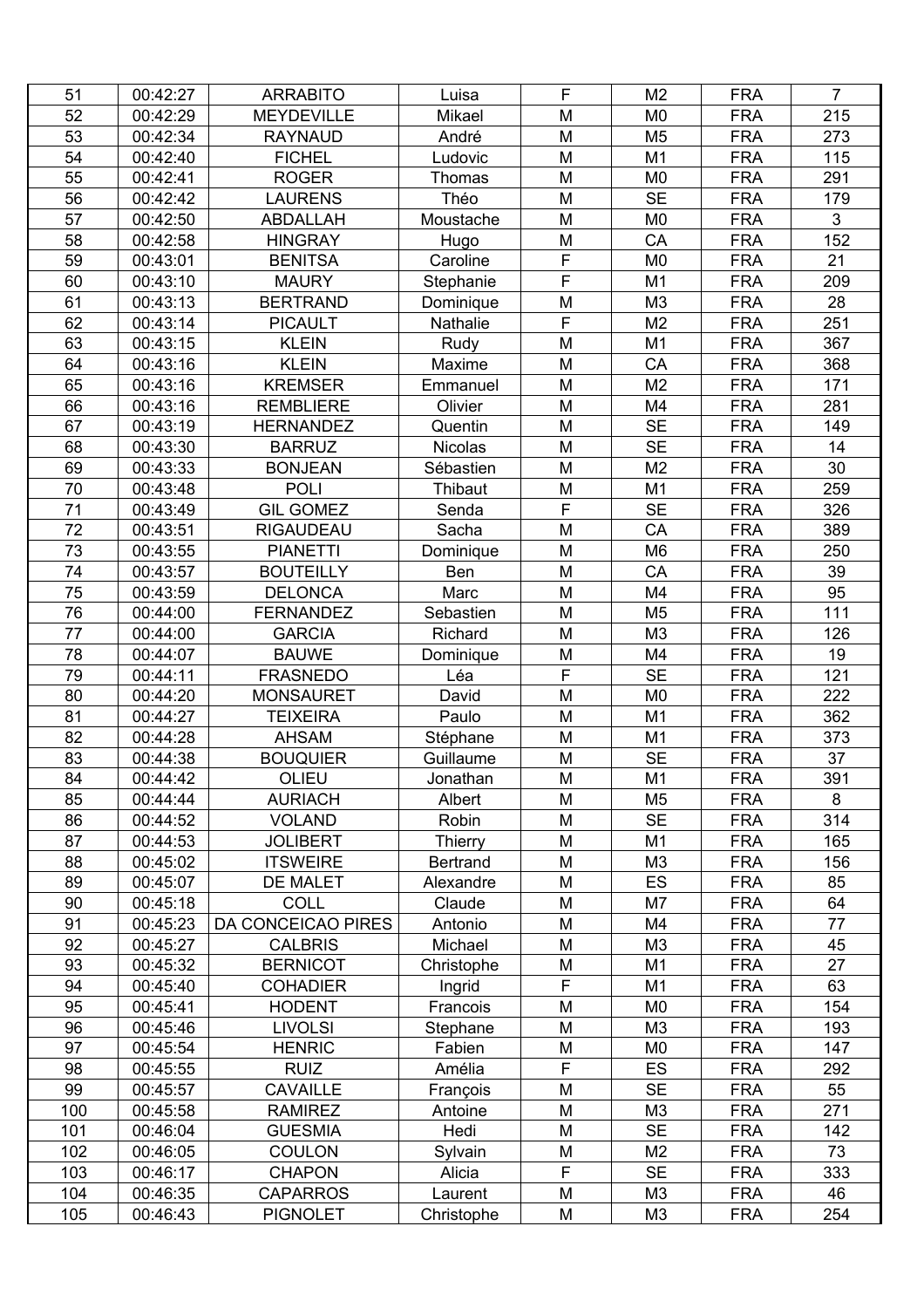| 106 | 00:46:47 | <b>PICCA</b>           | Sophie         | F              | M <sub>0</sub> | <b>FRA</b> | 252 |
|-----|----------|------------------------|----------------|----------------|----------------|------------|-----|
| 107 | 00:46:47 | <b>DELHAYE</b>         | Clémence       | F              | <b>SE</b>      | <b>FRA</b> | 87  |
| 108 | 00:46:48 | <b>TESSIER</b>         | Vincent        | M              | M <sub>5</sub> | <b>FRA</b> | 305 |
| 109 | 00:46:56 | <b>LHERMITTE</b>       | Francois       | M              | M <sub>6</sub> | <b>FRA</b> | 188 |
| 110 | 00:47:01 | <b>MAURETTE</b>        | Michel         | M              | M <sub>5</sub> | <b>FRA</b> | 208 |
| 111 | 00:47:07 | <b>FIZET</b>           | Florent        | M              | M <sub>0</sub> | <b>FRA</b> | 116 |
| 112 | 00:47:07 | <b>DESMAISONN</b>      | Quentin        | M              | <b>SE</b>      | <b>FRA</b> | 88  |
| 113 | 00:47:10 | <b>LE-HEN</b>          | Alexandre      | M              | M1             | <b>FRA</b> | 374 |
| 114 | 00:47:12 | <b>JACQUES</b>         | Luc            | M              | <b>SE</b>      | <b>FRA</b> | 157 |
| 115 | 00:47:14 | <b>FERNANDEZ</b>       | Olivier        | M              | M <sub>2</sub> | <b>FRA</b> | 110 |
| 116 | 00:47:14 | <b>KOMIN</b>           | Laurent        | M              | M3             | <b>FRA</b> | 169 |
| 117 | 00:47:16 | <b>PUCHE</b>           | Coralie        | F              | M <sub>0</sub> | <b>FRA</b> | 267 |
| 118 | 00:47:18 | <b>LAMY</b>            | Antoine        | M              | M1             | <b>FRA</b> | 176 |
| 119 | 00:47:20 | <b>BATLLE</b>          | Thierry        | M              | M <sub>3</sub> | <b>FRA</b> | 18  |
| 120 | 00:47:30 | <b>POVEDA</b>          | <b>BERNARD</b> | M              | M1             | <b>FRA</b> | 266 |
| 121 | 00:47:34 | <b>LECHA RODRIGUEZ</b> | Jose           | M              | M <sub>2</sub> | <b>FRA</b> | 184 |
| 122 | 00:47:36 | <b>PERNAL</b>          | Pierre         | M              | M <sub>0</sub> | <b>FRA</b> | 248 |
| 123 | 00:47:39 | <b>BREGEON</b>         | Thierry        | M              | M <sub>4</sub> | <b>FRA</b> | 40  |
| 124 | 00:47:39 | <b>JEAN</b>            | Jérôme         | M              | M <sub>3</sub> | <b>FRA</b> | 162 |
| 125 | 00:47:46 | <b>CAIRAT</b>          | Charlène       | $\overline{F}$ | <b>SE</b>      | <b>FRA</b> | 355 |
| 126 | 00:48:14 | <b>PINON</b>           | Grégory        | M              | M <sub>2</sub> | <b>FRA</b> | 255 |
| 127 | 00:48:14 | <b>BERNARD</b>         | Jean-Marc      | M              | M <sub>6</sub> | <b>FRA</b> | 25  |
| 128 | 00:48:17 | <b>LAMARRE</b>         | Stephane       | M              | M <sub>3</sub> | <b>FRA</b> | 175 |
| 129 | 00:48:17 | <b>MOITY</b>           | Patrick        | M              | M7             | <b>FRA</b> | 219 |
| 130 | 00:48:17 | DE JESUS               | Jean           | M              | M <sub>0</sub> | <b>FRA</b> | 84  |
| 131 | 00:48:22 | <b>BANOS ROBLES</b>    | Thierry        | M              | M4             | <b>FRA</b> | 11  |
| 132 | 00:48:23 | <b>GUERRERO</b>        | Anthony        | M              | <b>ES</b>      | <b>FRA</b> | 377 |
| 133 | 00:48:30 | LE TROADEC             | Aurélie        | F              | M <sub>0</sub> | <b>FRA</b> | 182 |
| 134 | 00:48:41 | <b>POLI</b>            | Cécile         | F              | M <sub>1</sub> | <b>FRA</b> | 258 |
| 135 | 00:48:44 | <b>FROIDEVAUX</b>      | Sébastien      | M              | M3             | <b>FRA</b> | 123 |
| 136 | 00:48:51 | <b>RAMON</b>           | Jean Claude    | M              | M <sub>3</sub> | <b>FRA</b> | 400 |
| 137 | 00:48:56 | <b>BRUNO</b>           | Xavier         | M              | M <sub>1</sub> | <b>FRA</b> | 42  |
| 138 | 00:48:56 | <b>LOMBARD</b>         | Sylvain        | M              | M <sub>0</sub> | <b>FRA</b> | 196 |
| 139 | 00:49:03 | <b>GITARD</b>          | Geoffray       | M              | <b>SE</b>      | <b>FRA</b> | 131 |
| 140 | 00:49:04 | <b>GUESMIA</b>         | Anissa         | F              | <b>SE</b>      | <b>FRA</b> | 141 |
| 141 | 00:49:11 | <b>MUGICA</b>          | Pablo          | M              | <b>SE</b>      | <b>FRA</b> | 228 |
| 142 | 00:49:11 | <b>RAYNAUD</b>         | Jonathan       | M              | <b>SE</b>      | <b>FRA</b> | 274 |
| 143 | 00:49:16 | <b>FONTAN</b>          | Eric           | M              | M <sub>2</sub> | <b>FRA</b> | 118 |
| 144 | 00:49:18 | <b>COSTAL</b>          | Laurent        | M              | <b>SE</b>      | <b>FRA</b> | 71  |
| 145 | 00:49:20 | <b>PEDRAZA</b>         | Pierre         | M              | M4             | <b>FRA</b> | 241 |
| 146 | 00:49:21 | <b>WOLTER</b>          | Johannes       | M              | M4             | <b>FRA</b> | 319 |
| 147 | 00:49:26 | <b>DIDELON</b>         | Florence       | F              | M <sub>5</sub> | <b>FRA</b> | 96  |
| 148 | 00:49:27 | <b>GARET</b>           | Clara          | F              | <b>SE</b>      | <b>FRA</b> | 343 |
| 149 | 00:49:38 | <b>SAUNIERE</b>        | Rudy           | M              | <b>SE</b>      | <b>FRA</b> | 297 |
| 150 | 00:49:41 | <b>GAUBY</b>           | Baptista       | M              | JU             | <b>FRA</b> | 378 |
| 151 | 00:49:42 | <b>RAYNIER</b>         | Vincent        | M              | M <sub>0</sub> | <b>FRA</b> | 277 |
| 152 | 00:49:44 | CARCASSONNE            | Arnaud         | M              | M <sub>2</sub> | <b>FRA</b> | 48  |
| 153 | 00:49:45 | <b>HINGRAY</b>         | Arnaud         | M              | M <sub>3</sub> | <b>FRA</b> | 153 |
| 154 | 00:49:50 | <b>REFFAY</b>          | Laurence       | F              | M <sub>2</sub> | <b>FRA</b> | 279 |
| 155 | 00:49:50 | <b>PEGUY</b>           | Patrick        | M              | M <sub>6</sub> | <b>FRA</b> | 242 |
| 156 | 00:49:50 | <b>GOMEZ</b>           | Victor         | M              | M <sub>3</sub> | <b>FRA</b> | 133 |
| 157 | 00:49:55 | <b>GUERIN</b>          | <b>THIERRY</b> | M              | M4             | <b>FRA</b> | 139 |
| 158 | 00:50:06 | <b>PAULET</b>          | Gérard         | M              | M <sub>2</sub> | <b>FRA</b> | 375 |
| 159 | 00:50:08 | <b>DELONCLE</b>        | André          | M              | M <sub>5</sub> | <b>FRA</b> | 90  |
| 160 | 00:50:14 | <b>MONCE</b>           | Emmanuelle     | F              | M <sub>3</sub> | <b>FRA</b> | 221 |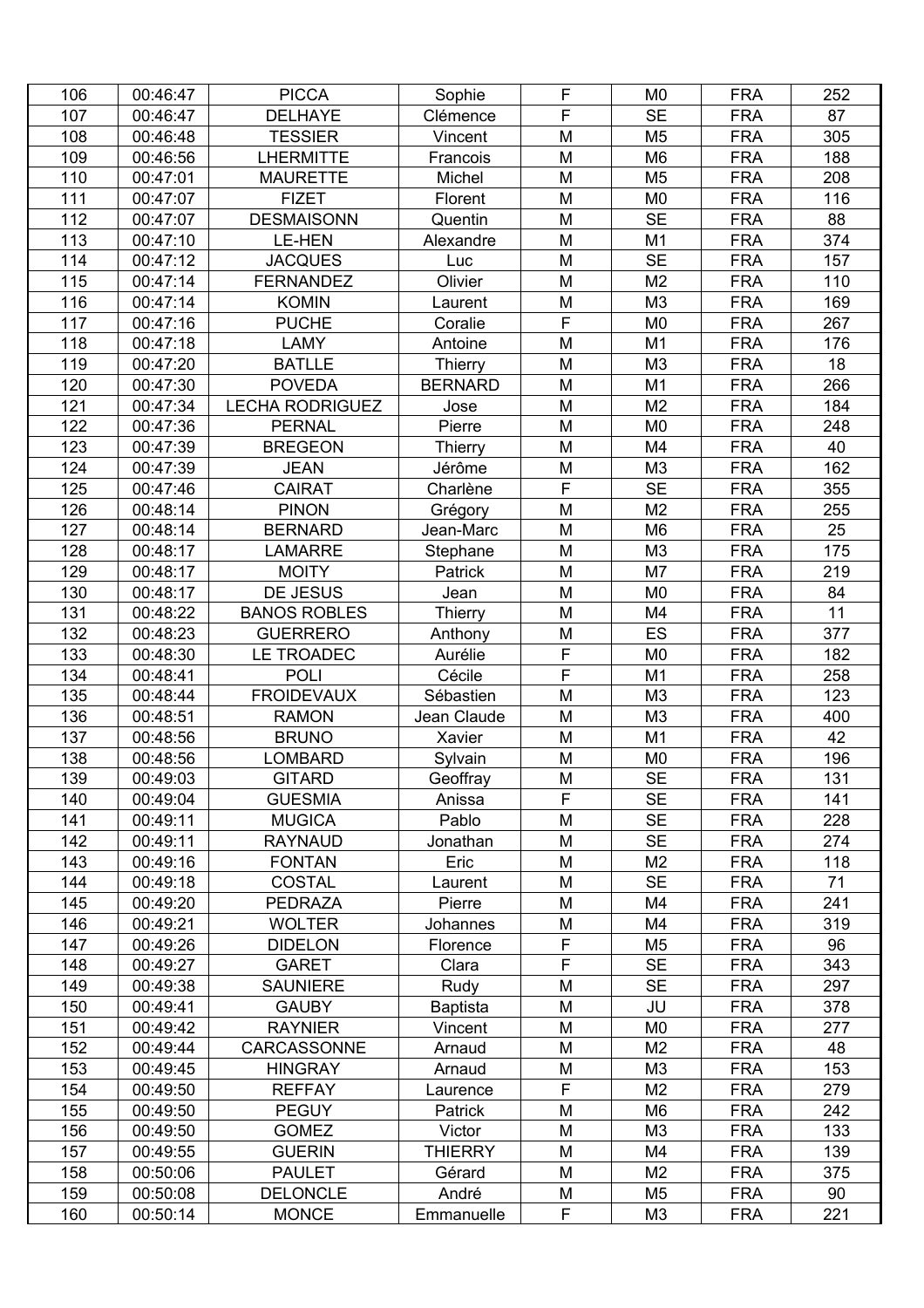| 161 | 00:50:17             | <b>MIQUEL</b>      | Fred                 | M              | M <sub>2</sub> | <b>FRA</b> | 217 |
|-----|----------------------|--------------------|----------------------|----------------|----------------|------------|-----|
| 162 | 00:50:18             | <b>JAMPY</b>       | Florian              | M              | M <sub>0</sub> | <b>FRA</b> | 159 |
| 163 | 00:50:57             | <b>FRUITET</b>     | Guillaume            | M              | M <sub>0</sub> | <b>FRA</b> | 124 |
| 164 | 00:50:58             | <b>GERVAISE</b>    | Jérémy               | M              | <b>SE</b>      | <b>FRA</b> | 129 |
| 165 | 00:50:59             | <b>DARNER</b>      | Marie                | F              | M <sub>3</sub> | <b>FRA</b> | 83  |
| 166 | 00:51:09             | <b>COUILLOUX</b>   | Franck               | M              | M1             | <b>FRA</b> | 72  |
| 167 | 00:51:09             | <b>BARNEOUD</b>    | Jean Rafael          | M              | M1             | <b>FRA</b> | 13  |
| 168 | 00:51:10             | <b>GOBERT</b>      | Frederic             | M              | M1             | <b>FRA</b> | 132 |
| 169 | 00:51:35             | <b>DUMOUTIERS</b>  | Anne Laure           | F              | M1             | <b>FRA</b> | 99  |
| 170 | 00:51:39             | <b>CHIBAUT</b>     | Gilles               | M              | M <sub>3</sub> | <b>FRA</b> | 58  |
| 171 | 00:51:44             | <b>MONTABONE</b>   | <b>YOANN</b>         | M              | JU             | <b>FRA</b> | 346 |
| 172 | 00:51:48             | <b>SNAOUI</b>      | <b>ZAKARIA</b>       | M              | <b>SE</b>      | <b>FRA</b> | 301 |
| 173 | 00:51:54             | <b>GUES</b>        | Ali                  | M              | M4             | <b>FRA</b> | 140 |
| 174 | 00:51:54             | <b>POUJOL</b>      | Mathilde             | F              | M <sub>0</sub> | <b>FRA</b> | 265 |
| 175 | 00:52:01             | <b>RENZETTI</b>    | Elio                 | M              | CA             | <b>FRA</b> | 283 |
| 176 | 00:52:07             | <b>PEREZ</b>       | François             | M              | M4             | <b>FRA</b> | 245 |
| 177 | 00:52:11             | <b>VARIN</b>       | Luc                  | M              | M1             | <b>FRA</b> | 310 |
| 178 | 00:52:12             | <b>LIGI</b>        | Jean-Marc            | M              | M <sub>5</sub> | <b>FRA</b> | 192 |
| 179 | 00:52:14             | <b>PONS</b>        | Michel               | M              | M4             | <b>FRA</b> | 260 |
| 180 | 00:52:14             | <b>THOMAS</b>      | Emmanuel             | M              | M3             | <b>FRA</b> | 345 |
| 181 |                      | DA SILVA DE AMORIM |                      | M              | <b>SE</b>      | <b>FRA</b> | 78  |
| 182 | 00:52:20<br>00:52:33 | <b>VILASEQUE</b>   | Guillaume<br>Olivier | M              | M3             |            | 369 |
|     |                      |                    |                      | F              | <b>SE</b>      | <b>FRA</b> | 101 |
| 183 | 00:52:35             | <b>DURAND</b>      | <b>STELLA</b>        |                |                | <b>FRA</b> |     |
| 184 | 00:52:38             | <b>REMOND</b>      | Pascal               | M<br>F         | M <sub>6</sub> | <b>FRA</b> | 282 |
| 185 | 00:52:47             | <b>OKAZ</b>        | Juana                |                | M7             | <b>FRA</b> | 235 |
| 186 | 00:52:53             | <b>BONNET</b>      | Sarah                | F              | <b>ES</b>      | <b>FRA</b> | 32  |
| 187 | 00:53:01             | <b>SANAGUSTIN</b>  | Noël                 | M              | M3             | <b>FRA</b> | 352 |
| 188 | 00:53:02             | SALGAN-HERNANDEZ   | Cyrielle             | F              | CA             | <b>FRA</b> | 293 |
| 189 | 00:53:02             | <b>DELEUZE</b>     | Christophe           | M              | M3             | <b>FRA</b> | 339 |
| 190 | 00:53:03             | <b>HERNANDEZ</b>   | Otilia               | F              | M <sub>2</sub> | <b>FRA</b> | 148 |
| 191 | 00:53:08             | <b>BILLAUDEL</b>   | Geoffroy             | M              | M <sub>2</sub> | <b>FRA</b> | 351 |
| 192 | 00:53:09             | <b>LEBRUN</b>      | Corentin             | M              | <b>SE</b>      | <b>FRA</b> | 183 |
| 193 | 00:53:38             | <b>CATARINA</b>    | <b>Bernard</b>       | M              | M4             | <b>FRA</b> | 53  |
| 194 | 00:53:43             | <b>DELAMBRE</b>    | Matthias             | M              | <b>SE</b>      | <b>FRA</b> | 86  |
| 195 | 00:53:52             | <b>PEREZ</b>       | Romain               | M              | ES             | <b>FRA</b> | 246 |
| 196 | 00:53:53             | <b>ESCALLE</b>     | Arnaud               | M              | <b>SE</b>      | <b>FRA</b> | 386 |
| 197 | 00:54:05             | <b>PONSEILLE</b>   | Marc                 | M              | <b>ES</b>      | <b>FRA</b> | 261 |
| 198 | 00:54:07             | <b>MENDRAS</b>     | José                 | M              | M3             | <b>FRA</b> | 210 |
| 199 | 00:54:09             | <b>CASTAIGNE</b>   | Julien               | M              | M <sub>1</sub> | <b>FRA</b> | 51  |
| 200 | 00:54:13             | <b>MARTIN</b>      | Luciano              | M              | M <sub>6</sub> | <b>FRA</b> | 206 |
| 201 | 00:54:19             | <b>SANCHEZ</b>     | Julien               | M              | <b>SE</b>      | <b>FRA</b> | 294 |
| 202 | 00:54:21             | <b>RICA</b>        | Solène               | $\overline{F}$ | <b>SE</b>      | <b>FRA</b> | 288 |
| 203 | 00:54:22             | <b>CARON</b>       | Alexandre            | M              | M <sub>0</sub> | <b>FRA</b> | 50  |
| 204 | 00:54:23             | <b>OKAZ</b>        | Ghislain             | M              | M7             | <b>FRA</b> | 234 |
| 205 | 00:54:24             | <b>MARTRETTE</b>   | Lydie                | F              | M4             | <b>FRA</b> | 207 |
| 206 | 00:54:26             | <b>BRYCKAERT</b>   | Yannick              | M              | M <sub>3</sub> | <b>FRA</b> | 43  |
| 207 | 00:54:30             | <b>CARIDROIT</b>   | Laura                | $\overline{F}$ | <b>SE</b>      | <b>FRA</b> | 49  |
| 208 | 00:54:31             | <b>BOUHADSAR</b>   | Farouk               | M              | M <sub>2</sub> | <b>FRA</b> | 384 |
| 209 | 00:54:33             | <b>RIGAILL</b>     | Magali               | F              | M <sub>0</sub> | <b>FRA</b> | 289 |
| 210 | 00:54:37             | <b>KAPIKA</b>      | Vincent              | M              | M <sub>0</sub> | <b>FRA</b> | 166 |
| 211 | 00:54:38             | <b>FRANGE</b>      | Marie Cecile         | F              | M <sub>0</sub> | <b>FRA</b> | 120 |
| 212 | 00:54:38             | <b>FABRE</b>       | Virginie             | F              | M <sub>3</sub> | <b>FRA</b> | 106 |
| 213 | 00:54:40             | <b>ESCALLE</b>     | Ludovic              | M              | <b>SE</b>      | <b>FRA</b> | 387 |
| 214 | 00:54:42             | <b>SEMPERE</b>     | Cécile               | F              | M <sub>0</sub> | <b>FRA</b> | 330 |
| 215 | 00:54:42             | <b>COMES</b>       | Christophe           | M              | M <sub>2</sub> | <b>FRA</b> | 67  |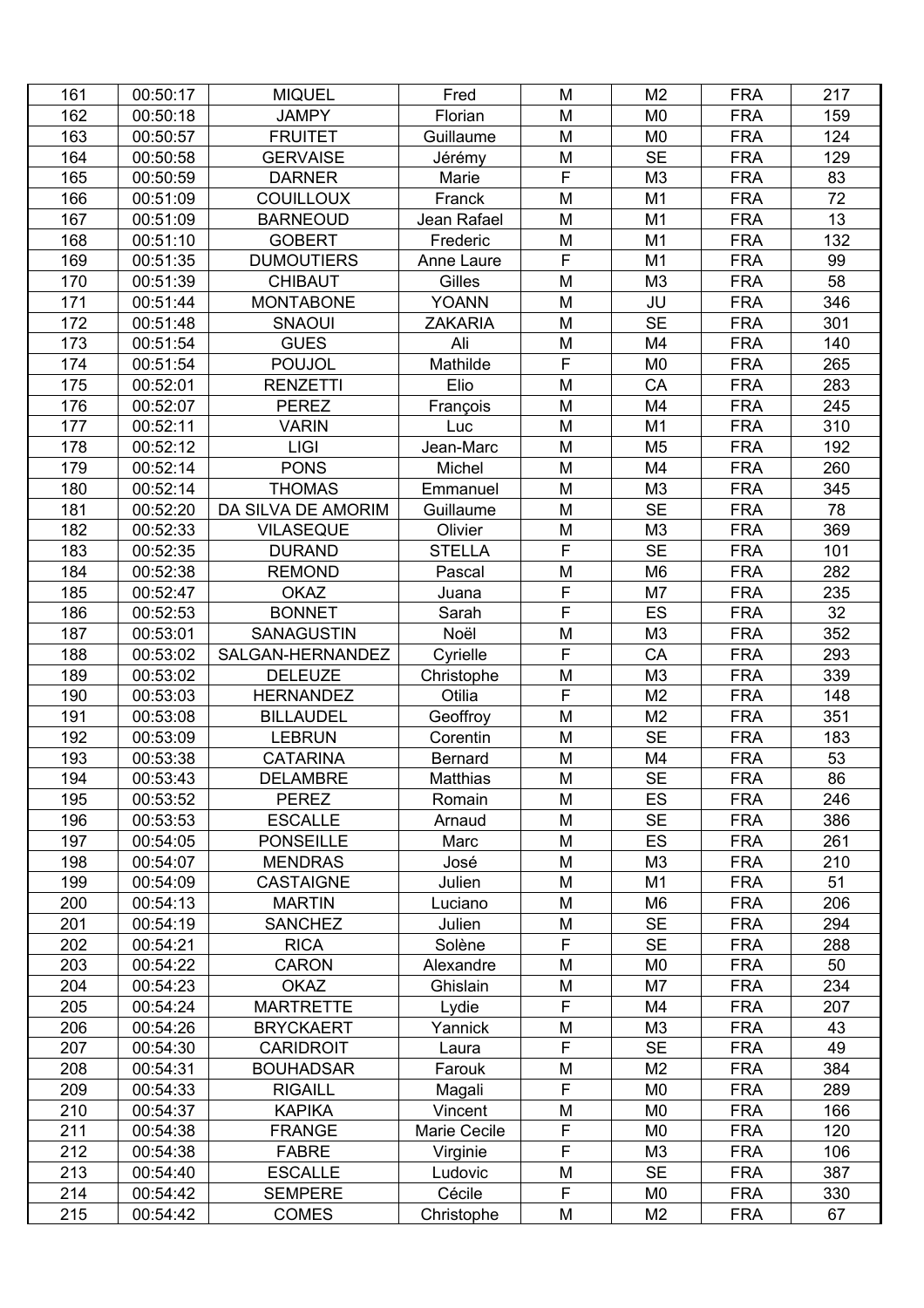| 216 | 00:54:43 | GIL                   | Jacques        | M                       | M <sub>3</sub> | <b>FRA</b> | 329                     |
|-----|----------|-----------------------|----------------|-------------------------|----------------|------------|-------------------------|
| 217 | 00:54:43 | <b>RENZETTI</b>       | Pascal         | M                       | M4             | <b>FRA</b> | 284                     |
| 218 | 00:54:43 | <b>HOSTAILLER</b>     | Mathieu        | M                       | M <sub>0</sub> | <b>FRA</b> | 392                     |
| 219 | 00:54:44 | <b>ANNE</b>           | Jeremy         | M                       | <b>SE</b>      | <b>FRA</b> | 6                       |
| 220 | 00:54:44 | <b>PIGAILLEM</b>      | Vincent        | M                       | M <sub>0</sub> | <b>FRA</b> | 253                     |
| 221 | 00:54:44 | <b>VERGES</b>         | Mickael        | M                       | M <sub>0</sub> | <b>FRA</b> | 312                     |
| 222 | 00:54:55 | <b>COPOVI</b>         | Carine         | F                       | M <sub>3</sub> | <b>FRA</b> | 69                      |
| 223 | 00:54:55 | <b>JAULENT</b>        | Elisabeth      | F                       | M4             | <b>FRA</b> | 161                     |
| 224 | 00:54:56 | <b>BORNE</b>          | Vincent        | M                       | M <sub>2</sub> | <b>FRA</b> | 325                     |
| 225 | 00:55:09 | <b>YVES</b>           | Delzechi       | M                       | M <sub>6</sub> | <b>FRA</b> | 320                     |
| 226 | 00:55:10 | <b>MANENT-COMBES</b>  | Meritxell      | F                       | M <sub>2</sub> | <b>FRA</b> | 203                     |
| 227 | 00:55:29 | GOZE                  | Thierry        | M                       | M4             | <b>FRA</b> | 135                     |
| 228 | 00:55:39 | <b>CUILLER</b>        | Yvan           | M                       | M4             | <b>FRA</b> | 76                      |
| 229 | 00:55:40 | LE HE                 | Philippe       | M                       | M <sub>2</sub> | <b>FRA</b> | 181                     |
| 230 | 00:55:59 | <b>BERNARD</b>        | <b>GADEL</b>   | M                       | M4             | <b>FRA</b> | 26                      |
| 231 | 00:56:04 | <b>MARTINEZ</b>       | Jean François  | M                       | M7             | <b>FRA</b> | 327                     |
| 232 | 00:56:12 | <b>MARIBAUD</b>       | Léane          | F                       | CA             | <b>FRA</b> | 363                     |
| 233 | 00:56:13 | <b>MARIBAUD</b>       | Robert         | M                       | M3             | <b>FRA</b> | 364                     |
| 234 | 00:56:25 | <b>DURAND</b>         | Cyrille        | M                       | M1             | <b>FRA</b> | 390                     |
| 235 | 00:56:28 | <b>LLORIS</b>         | Audrey         | $\overline{F}$          | <b>SE</b>      | <b>FRA</b> | 194                     |
| 236 | 00:56:30 | <b>VRASTOR</b>        | Stephane       | M                       | M4             | <b>FRA</b> | 315                     |
| 237 | 00:56:35 | <b>SEGRE</b>          | Jean           | M                       | M <sub>5</sub> | <b>FRA</b> | 336                     |
| 238 | 00:56:35 | <b>MESEGUER</b>       | Patrice        | M                       | M4             | <b>FRA</b> | 213                     |
| 239 | 00:56:35 | <b>NIFAUT</b>         | Corinne        | $\overline{F}$          | M4             | <b>FRA</b> | 232                     |
| 240 | 00:56:38 | <b>BONNET</b>         | <b>Nelly</b>   | $\overline{\mathsf{F}}$ | <b>SE</b>      | <b>FRA</b> | 31                      |
| 241 | 00:56:47 | <b>LAIR</b>           | Georges        | M                       | M7             | <b>FRA</b> | 172                     |
| 242 | 00:56:52 | <b>MICHEL</b>         | Pascal         | M                       | M <sub>4</sub> | <b>FRA</b> | 216                     |
| 243 | 00:57:01 | <b>TEIXEIRA</b>       | Cidalia        | F                       | M1             | <b>FRA</b> | 361                     |
| 244 | 00:57:09 | <b>BERTRAND</b>       | Cédric         | M                       | M <sub>2</sub> | <b>FRA</b> | 323                     |
| 245 | 00:57:10 | <b>ABEL</b>           | Eric           | M                       | M <sub>1</sub> | <b>FRA</b> | $\overline{\mathbf{4}}$ |
| 246 | 00:57:19 | <b>WALLON</b>         | Sandrine       | $\overline{F}$          | <b>SE</b>      | <b>FRA</b> | 317                     |
| 247 | 00:57:20 | <b>BUERA-PALLARES</b> | Agusm          | M                       | M <sub>0</sub> | <b>FRA</b> | 335                     |
| 248 | 00:57:26 | <b>DUBUS</b>          | Fabienne       | $\overline{F}$          | M <sub>2</sub> | <b>FRA</b> | 98                      |
| 249 | 00:57:45 | <b>CAUVIN</b>         | Kévin Luis     | M                       | <b>SE</b>      | <b>FRA</b> | 54                      |
| 250 | 00:57:46 | <b>PERONA</b>         | Arnaud         | M                       | M <sub>2</sub> | <b>FRA</b> | 249                     |
| 251 | 00:57:48 | <b>BOURGOIN</b>       | <b>Nicolas</b> | M                       | M <sub>0</sub> | <b>FRA</b> | 38                      |
| 252 | 00:57:55 | <b>TIGNERES</b>       | Gaelle         | F                       | M <sub>0</sub> | <b>FRA</b> | 306                     |
| 253 | 00:57:55 | <b>RAYNAUD</b>        | Christelle     | F                       | <b>SE</b>      | <b>FRA</b> | 275                     |
| 254 | 00:57:58 | <b>BERINDEI</b>       | Jean Michel    | M                       | M3             | <b>FRA</b> | 23                      |
| 255 | 00:58:02 | <b>BERESSA</b>        | Sofian         | M                       | M <sub>0</sub> | <b>FRA</b> | 331                     |
| 256 | 00:58:03 | <b>GIGANTI</b>        | <b>Therese</b> | F                       | M <sub>1</sub> | <b>FRA</b> | 130                     |
| 257 | 00:58:11 | <b>DANCHIN</b>        | Christophe     | M                       | M <sub>0</sub> | <b>FRA</b> | 81                      |
| 258 | 00:58:18 | <b>GUENO</b>          | Marion         | F                       | <b>SE</b>      | <b>FRA</b> | 138                     |
| 259 | 00:58:19 | <b>SILLARD</b>        | Carole         | $\overline{F}$          | M <sub>2</sub> | <b>FRA</b> | 299                     |
| 260 | 00:58:35 | <b>CHOLOKOW</b>       | Sarah          | F                       | <b>SE</b>      | <b>FRA</b> | 60                      |
| 261 | 00:58:36 | <b>FERRON</b>         | Alexandre      | M                       | M <sub>2</sub> | <b>FRA</b> | 112                     |
| 262 | 00:58:40 | <b>SEMPER</b>         | David          | M                       | M <sub>0</sub> | <b>FRA</b> | 298                     |
| 263 | 00:58:45 | <b>LIGI</b>           | Eve            | F                       | M <sub>0</sub> | <b>FRA</b> | 191                     |
| 264 | 00:58:46 | <b>GELADE</b>         | Cyril          | M                       | M <sub>2</sub> | <b>FRA</b> | 349                     |
| 265 | 00:58:50 | <b>ESPINAS</b>        | Emilie         | F                       | M <sub>1</sub> | <b>FRA</b> | 103                     |
| 266 | 00:58:51 | <b>LALOUM</b>         | Johanna        | F                       | M <sub>2</sub> | <b>FRA</b> | 173                     |
| 267 | 00:58:52 | LAMARRE               | Carole         | F                       | M1             | <b>FRA</b> | 174                     |
| 268 | 00:58:54 | <b>FAJAL</b>          | Sebastien      | M                       | <b>SE</b>      | <b>FRA</b> | 108                     |
| 269 | 00:58:56 | <b>YPREEUVV</b>       | Gilles         | M                       | M <sub>5</sub> | <b>FRA</b> | 324                     |
| 270 | 00:59:05 | <b>NATERA</b>         | Clara          | F                       | <b>SE</b>      | <b>FRA</b> | 230                     |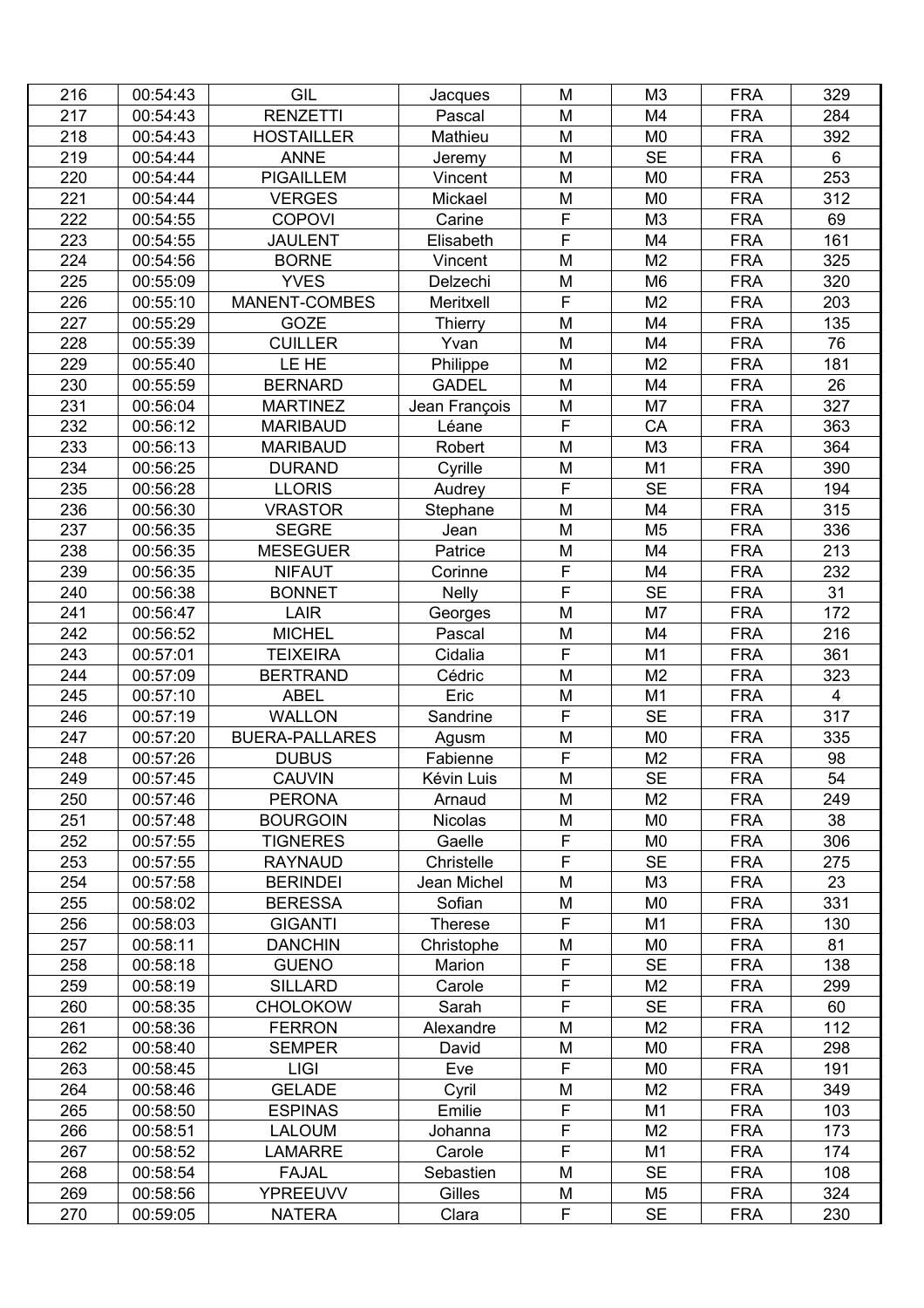| 271 | 00:59:06 | <b>PAUL</b>         | Natera            | M              | M4             | <b>FRA</b> | 240       |
|-----|----------|---------------------|-------------------|----------------|----------------|------------|-----------|
| 272 | 00:59:09 | <b>DALMAU</b>       | Rémi              | M              | M <sub>2</sub> | <b>FRA</b> | 80        |
| 273 | 00:59:14 | <b>BELDA</b>        | Jennifer          | F              | M <sub>0</sub> | <b>FRA</b> | 341       |
| 274 | 00:59:15 | <b>BARTHE</b>       | <b>Nicolas</b>    | M              | M <sub>1</sub> | <b>FRA</b> | 15        |
| 275 | 00:59:16 | <b>MONTABONE</b>    | Stephane          | M              | M <sub>2</sub> | <b>FRA</b> | 223       |
| 276 | 00:59:16 | <b>TOMAS</b>        | Rémy              | M              | <b>SE</b>      | <b>FRA</b> | 353       |
| 277 | 00:59:18 | <b>CARRASCO</b>     | Séverine          | F              | M1             | <b>FRA</b> | 340       |
| 278 | 00:59:24 | <b>ESCALLE</b>      | Pascal            | M              | M4             | <b>FRA</b> | 388       |
| 279 | 00:59:28 | <b>HOROSZKO</b>     | Gérard            | M              | M7             | <b>FRA</b> | 366       |
| 280 | 00:59:37 | <b>RASPAUD</b>      | Mathilde          | F              | <b>SE</b>      | <b>FRA</b> | 272       |
| 281 | 00:59:42 | <b>EDDALI</b>       | <b>Nicoles</b>    | F              | M <sub>5</sub> | <b>FRA</b> | 338       |
| 282 | 00:59:43 | <b>MOYA</b>         | Virginie          | F              | M <sub>0</sub> | <b>FRA</b> | 227       |
| 283 | 01:00:02 | <b>AKAL</b>         | Sabrina           | F              | JU             | <b>FRA</b> | 372       |
| 284 | 01:00:04 | <b>IDRE</b>         | Laura             | $\mathsf F$    | <b>SE</b>      | <b>FRA</b> | 155       |
| 285 | 01:00:16 | VAZQUEZ             | MARIE-JO          | F              | M <sub>3</sub> | <b>FRA</b> | 311       |
| 286 | 01:00:16 | <b>PARES</b>        | <b>SABINE</b>     | $\overline{F}$ | M <sub>3</sub> | <b>FRA</b> | 238       |
| 287 | 01:00:31 | <b>REGADE</b>       | Jean-Jack         | M              | M <sub>8</sub> | <b>FRA</b> | 280       |
| 288 | 01:00:40 | <b>REDONDY</b>      |                   | M              | <b>SE</b>      | <b>FRA</b> | 278       |
| 289 | 01:00:43 | <b>LECLERCQ</b>     | Lucas<br>Frédéric | M              | M <sub>2</sub> | <b>FRA</b> | 185       |
| 290 | 01:00:45 | <b>BARTRINA</b>     |                   | F              | M <sub>1</sub> | <b>FRA</b> | 17        |
|     |          |                     | Sandra            | F              |                | <b>FRA</b> | 187       |
| 291 | 01:00:46 | <b>LEPLANG</b>      | Isabelle          |                | M <sub>3</sub> |            |           |
| 292 | 01:00:47 | <b>LEPLANG</b>      | Frédéric          | M              | M3             | <b>FRA</b> | 186<br>92 |
| 293 | 01:00:49 | <b>DELOS</b>        | Norbert           | M              | M4             | <b>FRA</b> |           |
| 294 | 01:00:52 | <b>MALVEZY</b>      | Joel              | M<br>F         | M4             | <b>FRA</b> | 202       |
| 295 | 01:01:09 | <b>BENTURA</b>      | Corinne           |                | M4             | <b>FRA</b> | 22        |
| 296 | 01:01:09 | <b>MUNNA D'OLBO</b> | Olivier           | M              | M4             | <b>FRA</b> | 229       |
| 297 | 01:01:10 | <b>FOURQUET</b>     | Vincent           | M              | M <sub>3</sub> | <b>FRA</b> | 119       |
| 298 | 01:01:15 | CEDO                | Adeline           | F              | M <sub>1</sub> | <b>FRA</b> | 56        |
| 299 | 01:01:19 | <b>AKAL</b>         | Sandra            | F              | M <sub>1</sub> | <b>FRA</b> | 371       |
| 300 | 01:01:46 | <b>HERSARD</b>      | Floriane          | F              | M <sub>0</sub> | <b>FRA</b> | 150       |
| 301 | 01:01:57 | <b>CHAIB</b>        | Ismahane          | $\overline{F}$ | M <sub>1</sub> | <b>FRA</b> | 359       |
| 302 | 01:01:57 | <b>RAMIREZ</b>      | Roberto           | M              | M <sub>2</sub> | <b>FRA</b> | 270       |
| 303 | 01:01:59 | <b>FREVOL</b>       | Geraldine         | F              | M <sub>1</sub> | <b>FRA</b> | 122       |
| 304 | 01:02:01 | <b>PUIG</b>         | Michel            | M              | M <sub>1</sub> | <b>FRA</b> | 268       |
| 305 | 01:02:03 | <b>MORAGAS</b>      | Laurence          | F              | M <sub>1</sub> | <b>FRA</b> | 225       |
| 306 | 01:02:38 | <b>PORTAL</b>       | Clara             | F              | M <sub>3</sub> | <b>FRA</b> | 263       |
| 307 | 01:02:49 | <b>BEAUMÉ</b>       | <b>Béatrice</b>   | F              | M <sub>1</sub> | <b>FRA</b> | 20        |
| 308 | 01:02:55 | <b>METAIS</b>       | Marie Helene      | F              | M <sub>3</sub> | <b>FRA</b> | 214       |
| 309 | 01:03:00 | <b>BRUGADA</b>      | Jerome            | M              | M <sub>0</sub> | <b>FRA</b> | 41        |
| 310 | 01:03:06 | <b>DENIZOT</b>      | Melanie           | F              | M <sub>1</sub> | <b>FRA</b> | 93        |
| 311 | 01:03:17 | <b>CHAINE</b>       | Romain            | M              | <b>SE</b>      | <b>FRA</b> | 57        |
| 312 | 01:03:30 | <b>RAYNAUD</b>      | Sophie            | F              | <b>SE</b>      | <b>FRA</b> | 276       |
| 313 | 01:03:49 | <b>LOISON</b>       | Alexandre         | M              | <b>SE</b>      | <b>FRA</b> | 195       |
| 314 | 01:03:54 | <b>VIDAL</b>        | Marie Laurence    | F              | M <sub>1</sub> | <b>FRA</b> | 342       |
| 315 | 01:04:45 | <b>CLAISSE</b>      | <b>Nicolas</b>    | M              | M <sub>1</sub> | <b>FRA</b> | 62        |
| 316 | 01:05:14 | <b>DOUTRES</b>      | Sylvie            | F              | M10            | <b>FRA</b> | 97        |
| 317 | 01:05:18 | LE HE               | Gaëlle            | F              | M <sub>1</sub> | <b>FRA</b> | 180       |
| 318 | 01:05:20 | <b>BOUDJERRA</b>    | Katoudja          | F              | M <sub>3</sub> | <b>FRA</b> | 35        |
| 319 | 01:05:21 | <b>DUMONT</b>       | Jackie            | $\overline{F}$ | M <sub>8</sub> | <b>FRA</b> | 385       |
| 320 | 01:05:23 | <b>VILLANUEVA</b>   | Catherine         | F              | M <sub>2</sub> | <b>FRA</b> | 313       |
| 321 | 01:05:30 | <b>GUILLARD</b>     | Marion            | F              | <b>SE</b>      | <b>FRA</b> | 143       |
| 322 | 01:05:45 | <b>ZEBBAR</b>       | Stephane          | M              | M <sub>2</sub> | <b>FRA</b> | 321       |
| 323 | 01:05:49 | LORGERÉ             | Renaud            | M              | M4             | <b>FRA</b> | 197       |
| 324 | 01:05:49 | <b>TORRES</b>       | Sandrine          | F              | M <sub>2</sub> | <b>FRA</b> | 307       |
| 325 | 01:05:51 | <b>RIBERE</b>       | Elodie            | F              | M0             | <b>FRA</b> | 287       |